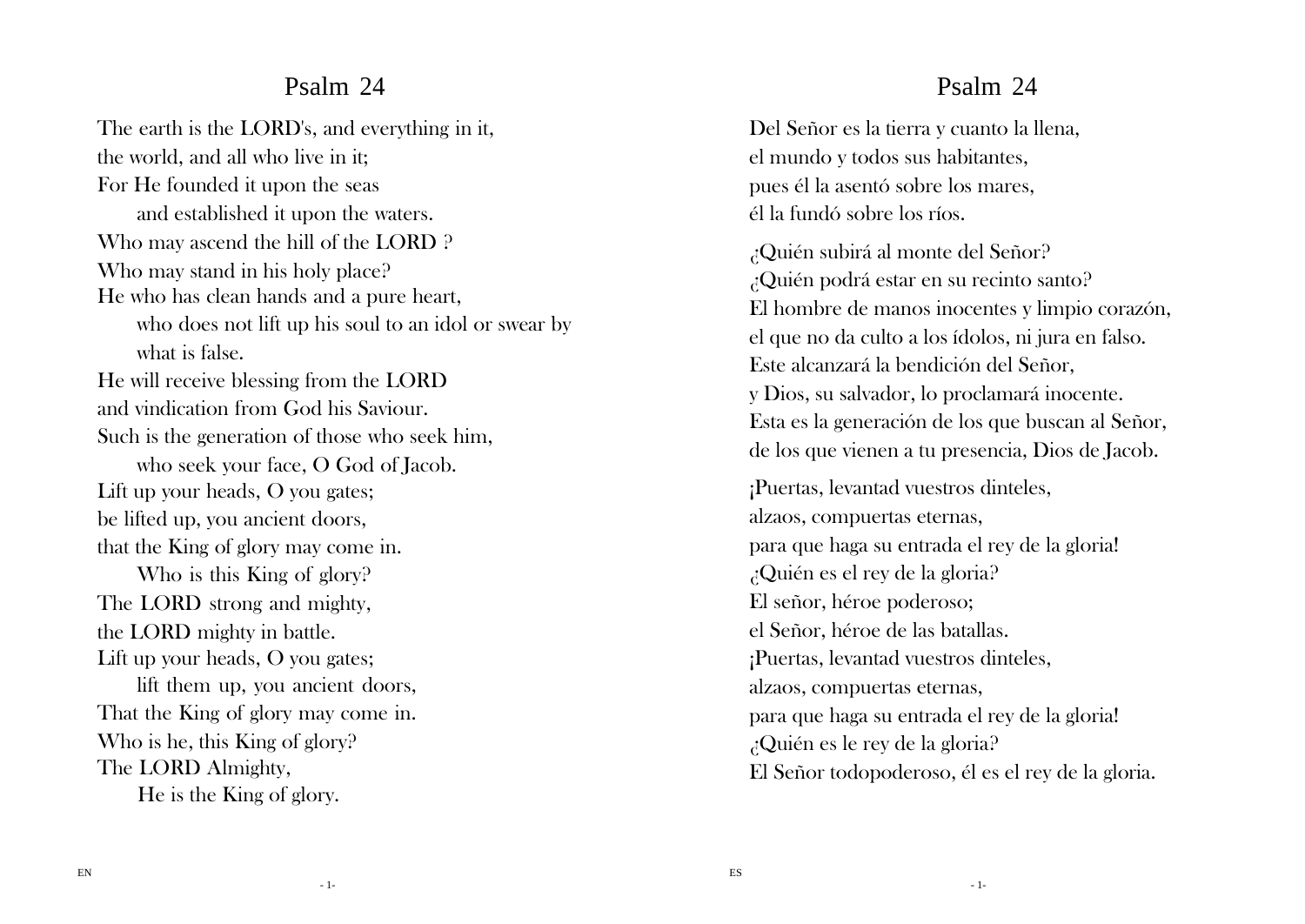## The ENC Prayer

Lord our God,

We stand before you as a family, as a family of communities, brought together by the power of your love. We thank you for your wisdom and providence, calling our communities into your service.

You are the source of all we have, and are, and even hope to become. Without you we can do nothing. Pour out your grace into our hearts that our passion for you may be renewed always.

Through your Spirit enrich us with your gifts, so that we may carry your presence to the world: in teaching, preaching, healing ministries and works of reconciliation.

Father, you are faithful forever, in your mercy help us to be faithful to you, to our giftings, to our callings, to our communities, to our Churches. Make us one in mind, heart and love that others may see our unity and know that you are the true God.

Give us wisdom and perseverance to continue the race until the Bride of your Son is adorned in beauty for the wedding feast of the Lamb, where we may rejoice together with you in heaven for all eternity.

#### AMEN! EN

## La oración ENC

#### Señor Dios nuestro

Nos ponemos ante ti como una familia, como una familia de comunidades, unidos por el poder de tu amor. Te damos gracias por tu sabiduría y providencia, llamando a nuestras comunidades para tu servicio.

Tú eres la Fuente de todo lo que tenemos, somos o esperamos ser. Sin ti nada podemos hacer. Derrama tu gracia en nuestros corazones de forma que nuestra pasión por ti sea renovada siempre.

A través de tu Espíritu, llénanos de tus dones, para que podamos llevar tu presencia al mundo: enseñando, predicando, sanando y trabajando en la reconciliación.

Padre, tú siempre eres fiel, ayúdanos a ser fieles con tu gracia, a nuestros dones, a nuestra vocación, a nuestras comunidades, a nuestras Iglesias. Haznos uno en mente, corazón y amor, para que otros puedan ver nuestra unidad y saber que tú eres el Dios verdadero.

Danos sabiduría y perseverancia para continuar la carrera hasta que la esposa de tu Hijo sea adornada de belleza por las bodas del Cordero, donde nos regocijaremos juntos, contigo, en el cielo por toda la eternidad.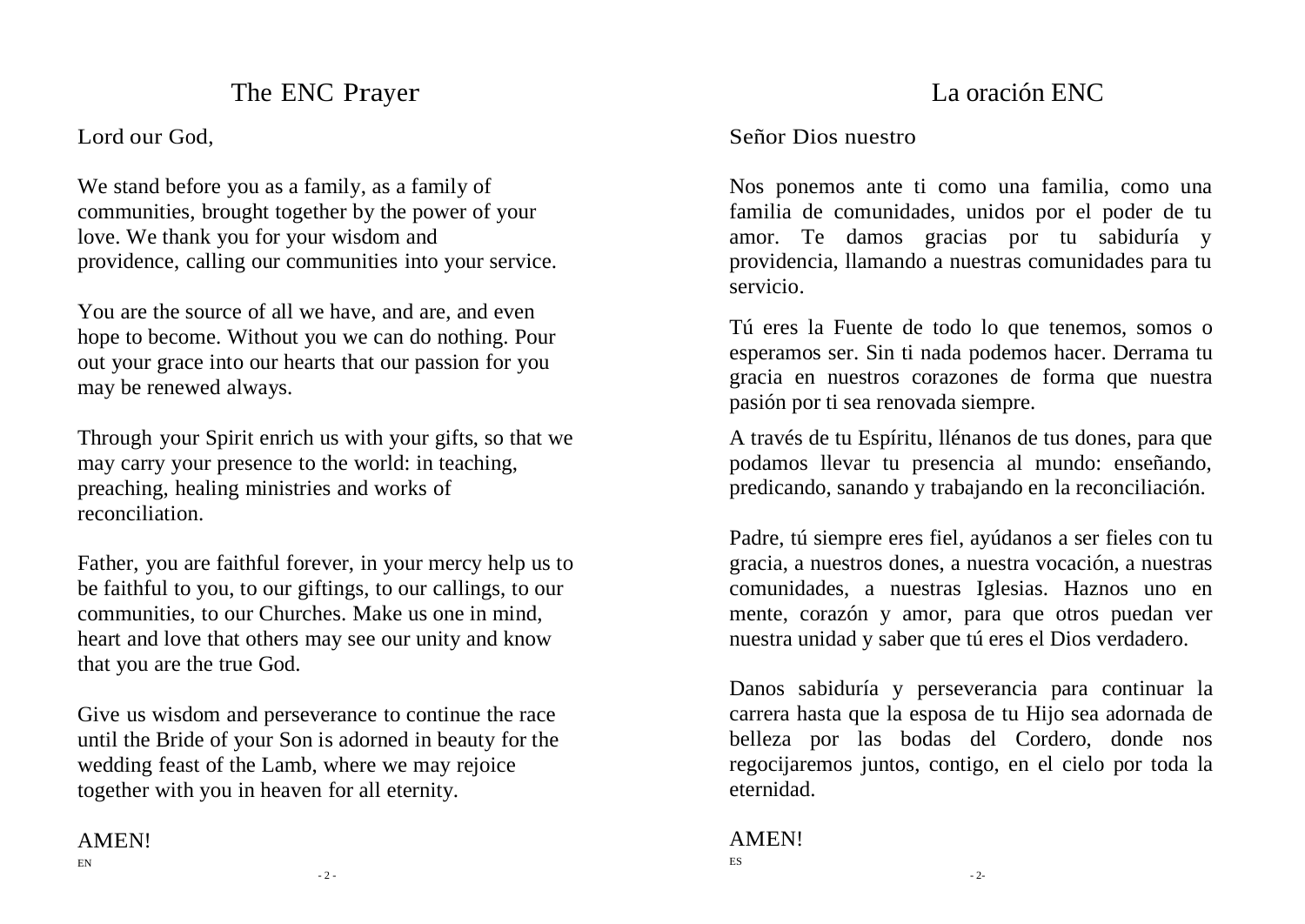

Why do we in ENC celebrate the opening of The Lords Day? Johannes Fichtenbauer

In some of our communities and at our ENC international gatherings it is our custom to welcome the Lord's Day (Sunday) on Saturday evening. During this "Lord's Day Celebration" we use certain aspects of Jewish liturgy. Why?

1. The Shabbat opening ceremony at home on Friday night has always been the high point of a Jewish family's week. This tradition of welcoming the "Seventh Day" has been an ongoing ritual for the Jewish people over many centuries of migration and being separated from their homeland. Jewish children are introduced through this ceremony to the basics of biblical faith in the God of Israel. Through songs, symbolic acts, prayers and readings they are reminded each week of God's love and faithfulness to them as a people and they are invited to participate in the very nature of their Creator and Redeemer. After what was for many a week of hard



#### ¿Por qué celebramos en el ENC la inauguración del Día del Señor? Johannes Fichtenbauer

En algunas de nuestras comunidades y en nuestro encuentro internacional del ENC tenemos la costumbre de dar la bienvenida al Día del Señor (Domingo) el sábado por la noche. Durante esta "Celebración del Día del Señor" usamos algunos aspectos de la liturgia judía. ¿Por qué?

1. La celebración de inicio del Shabbat, en casa, cada viernes por la noche, siempre ha sido el momento más importante de la semana en una familia judía. Esta tradición de dar la bienvenida al "Día séptimo" ha sido un ritual habitual entre los judíos desde los tiempos de migración o de separación de su tierra natal. A los niños judíos se les enseña, a través de esta ceremonia, la base de la fe bíblica en el Dios de Israel. Mediante cantos, actos simbólicos, oracioines y lecturas se recuerda cada semana el amor y la fidelidad que Dios ha tenido con ellos como pueblo y son invitados a participar en la naturaleza de su Creador y Redentor. Tras lo que para muchos era una semana de duro trabajo y luchas, ES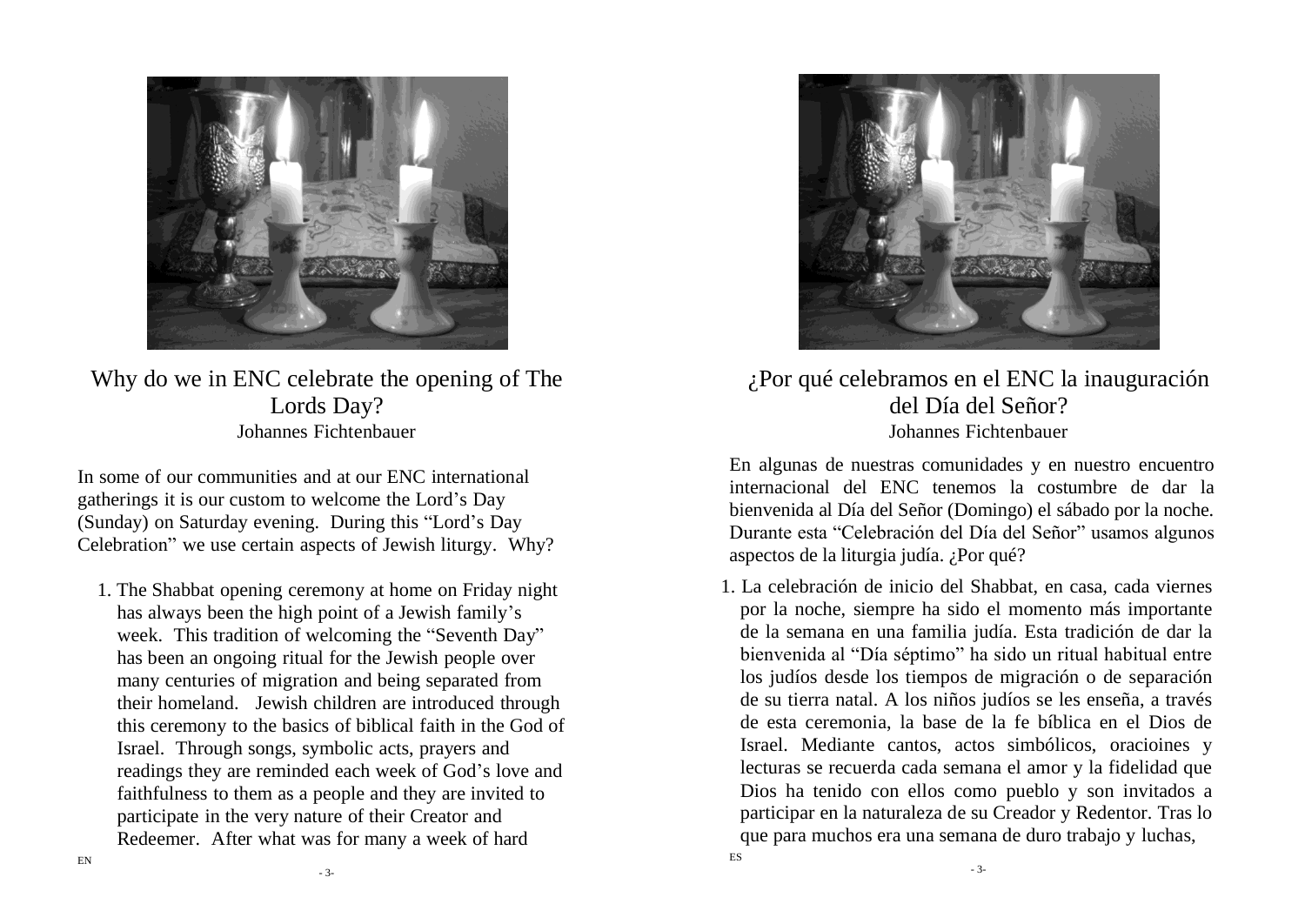work and struggles, the words and symbols of this celebration help them to understand that we are all called to enter into God's rest and eternal peace. The ceremony proclaims that in the future not only we human beings are invited to this rest, but also all of creation. In this sense the weekly Sabbath celebration has a strong eschatological emphasis.

- 2. When we in ENC use this Jewish model of welcoming the Lord´s Day we unite ourselves with the Jewish people being fully aware of the inseparable relationship between them and us Gentile believers.
	- $\Box$  We confess that our Christian faith is deeply rooted in the salvation history which is inseparable from the history of Israel.
	- $\Box$  We confess that God has never revoked his eternal covenant with Israel even when the large majority of the Jewish nation was (and is yet) hindered from recognising Yeshua as their Jewish Messiah and King. We believe that the covenant is still valid and so are the promises to the patriarchs and the revelations given to the prophets. We know that Israel will still be the central element as the eschatological future unfolds.
	- $\Box$  As Gentile believers from many nations we confess our redemption through the Messiah of the Jews, Yeshua of Nazareth, Jesus Christ, the Saviour of the world.
	- $\Box$  We confess that our place in salvation history has been granted to us through being grafted into the "olive tree" of Israel (Rom 11), and by us spiritually becoming a member of God's Covenant People Israel through our faith in Christ and through baptism.
	- $\Box$  When we perform this ceremony we utilize many elements of the Jewish Shabbat ritual in the same way

las palabras y los símbolos de esta celebración, les ayudaban a comprender que han sido llamados a entrar en el descanso de Dios y en la paz eterna. La ceremonia proclama que, en el futuro, no sólo los seres humanos son invitados a este descanso, sino toda la creación. En este sentido la celebración semanal del Sabbath tiene un énfasis fuertemente escatológico.

- 2. Cuando en el ENC usamos este modelo judío de bienvenida al Día del Señor, nos unimos con el pueblo judío siendo totalmente conscientes de la inseparable relación entre ellos y nosotros los creyentes gentiles.
	- $\Box$  Confesamos que nuestra fe cristiana está profundamente enraizada en la historia de salvación, que es inseparable de la historia de Israel.
	- $\Box$  Confesamos que Dios nunca ha faltado a su alianza eterna con Israel, incluso cuando la mayoría de la nación judía no reconocía (y todavía no lo hace) a Jesús como su Mesías judío y rey. Creemos que esta alianza todavía es válida como lo son las promesas a los patriarcas y las revelaciones de los profetas. Sabemos que Israel todavía es el elemento central para el desarrollo del futuro escatológico.
	- $\Box$  Como gentiles creventes de muchas naciones, confesamos nuestra redención a través del Mesías de los judíos, Jesús de Nazaret, Jesucristo, el salvador del mundo.
	- $\Box$  Confesamos que nuestro lugar en la historia de salvación nos ha sido asegurado, al ser injertados en el "olivo" de Israel (Rom 11) y al convertirnos espiritualmente en miembros de la alianza de Dios al pueblo judío, mediante nuestra fe en Cristo y nuestro bautismo.
	- $\Box$  Cuando llevamos a cabo esta celebración, utilizamos muchos de los elementos del ritual judío del Shabbat, de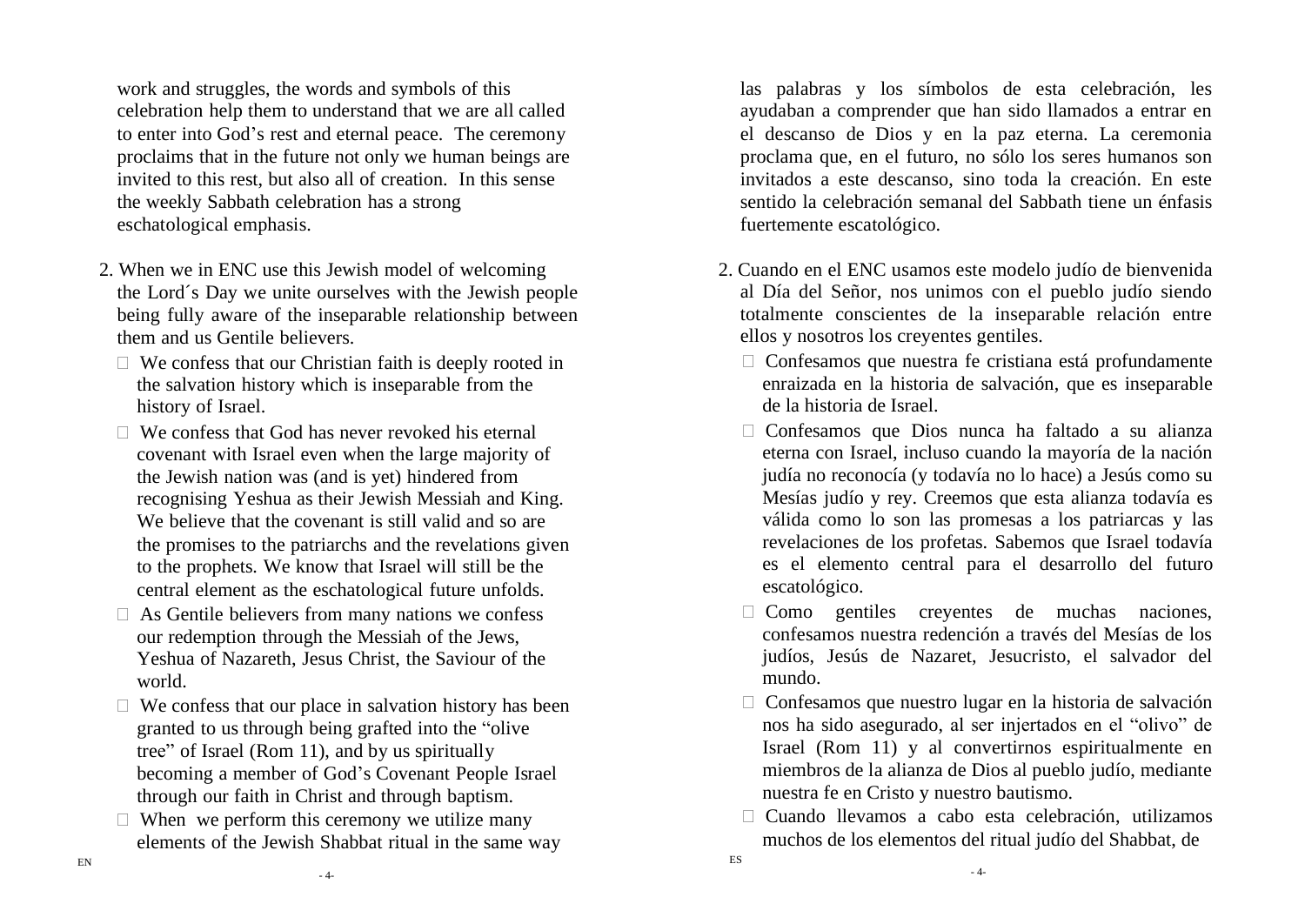that all Gentile Christians use Hebrew words in their prayers (ie. "Hallelujah", "Hosanna" and "Amen"). In doing so, we proclaim that our Christian faith is built on Jewish foundations.

- O Jesus was a Jew. Mary was his Jewish mother.
- O The apostles were all Jewish men.
- O These apostles preached a typical Jewish Gospel based on their Jewish faith and the Hebrew Bible – the "First Testament".
- O Our church liturgy and much of our church life is built on this Jewish heritage.
- 3. Nevertheless our "Lord's Day Celebration" is not just a copy of the classical Jewish Sabbath liturgy. We pray as Christians and not as Orthodox Jews. As Christians we may use Jewish liturgical elements, but we pray and believe according to our faith in Christ Jesus, like the Jewish apostles did in the First Century and as the Messianic Jews do today.
	- We celebrate Sunday as the "Lord's Day" and not the "Shabbat" (Saturday). We do this because the day after the end of Shabbat is the day of the resurrection of Christ, the "eighth day", the "first day of the new creation". Ancient Christian tradition tells us that Sunday actually beginnings on Saturday evening.
	- $\Box$  We celebrate Jesus Christ as the fulfilment of all desire for redemption. Through the cross and Jesus' resurrection we now can confidently look forward to the rest and peace that is alluded to in the Jewish Shabbat.
	- $\Box$  Our Lord's Day Celebration is derived from the text of the Shabbat Celebration used by "Messianic" Jews. These are Jews who fully embrace the deity of Jesus,

la misma manera que los cristianos usan palabras hebreas en sus oraciones ("Aleluya", "Hosanna" y "Amen"). Haciendo esto proclamamos que nuestra fe cristiana se construye sobre una base judía.

o Jesús era judío. María era su madre judía.

- o Los apóstoles fueron todos ellos judíos.
- o Estos apóstoles predicaron un evangelio típicamente judío, basado en su fe judía, la Biblia hebrea (El Antiguo Testamento)
- o La liturgia de nuestra iglesia y mucha de nuestra vida de iglesia se basa en esta herencia judía.
- 3. A pesar de todo, nuestra "Celebración del Día del Señor" no es una simple copia de la clásica liturgia judía del Sabbath. Oramos como cristianos y no como judíos ortodoxos. Como cristianos podemos usar elementos litúrgicos judíos, pero oramos y creemos según nuestra fe en Jesucristo, como los apóstolos judíos hicieron durante el siglo primero y como los Judíos Mesiánicos hacen hoy.
	- Celebramos el domingo como el "Día del Señor" y no el Shabbat (sábado). Hacemos esto porque el día después del fin del Shabbat es el día de la resurrección de Cristo, el "octavo día", el "primer día de la nueva creación". La antigua tradición cristiana nos cuenta que el domingo comienza, en realidad, el sábado por la noche.
	- Celebramos a Jesucristo como el cumplimiento de todo deseo de redención. A través de la cruz y la resurrección de Jesús podemos esperar confiados al descanso y la paz aludida en el Shabbat judío.
	- Nuestra celebración del Día del Señor proviene del texto de la Celebración del Shabbat usada por los Judíos Mesiánicos. Hay judíos que abrazan completamente la deidad de Jesús el Mesías de Israel. Su fe Mesiánica se

EN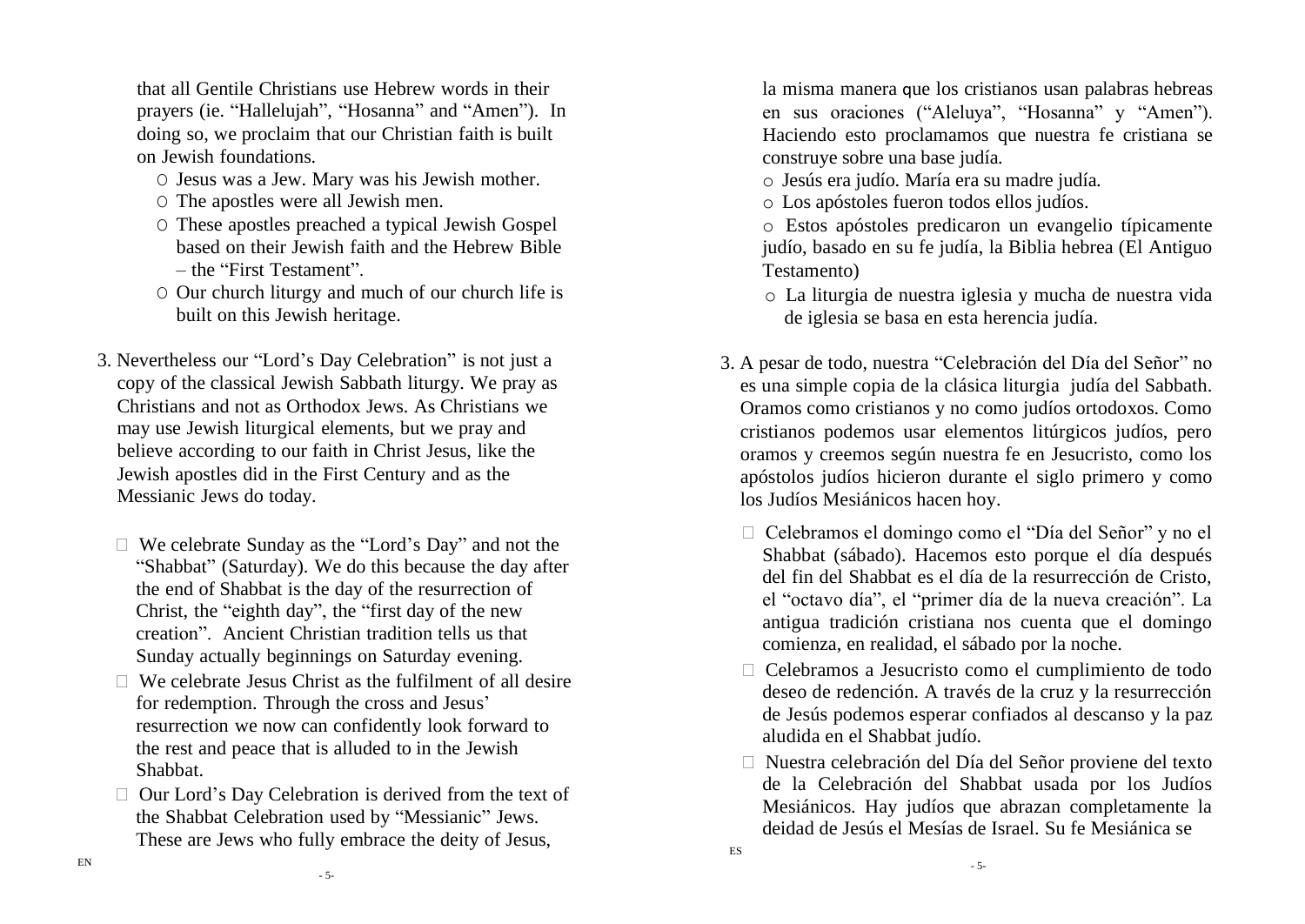the Messiah of Israel. Their Messianic faith is centered on the confession of the apostolic Mother Church of Jerusalem and the faith of the apostles as it is expressed in the Apostolic Creed.

- 4. We celebrate the opening of the Lord´s Day as remembrance of our redemption and as a reminder that all of our faith is oriented around the Second Coming of Jesus the Messiah. The paragraph § 674 of the CCC clearly mentions that the eschatological hope for us, our Church, and for the world will directly be linked to the holy moment, when the Jews as a whole nation will discover in "Jesus Christ" their Jewish brother (cf. Joseph and his brothers in Gen. 45) and will faithfully welcome him as their Messiah and King (Zach. 12:10). The conversion of Israel will be a precursor of the Second Coming of Christ. In this sense our Lord´s Day Celebration is also a moment of fervent intercession for this eschatological event to take place among the Jewish people.
- 5. The ritual of the ENC Lord´s Day Celebration has absolutely nothing to do with the celebration of the Eucharist. None of the symbols has a parallel to The Holy Sacrament of the Altar. Even when the prayers mention the gift of salvation through the cross of Christ and His resurrection, there is absolutely no proclamation of the "real presence" of Christ over the elements of bread and wine. Nevertheless, the Lord's Day Celebration in our "family" is a way to prepare those who will be gathering for the Eucharist, the centerpiece of each Sunday, the Lord's Day.

basa en la confesión de la Madre Iglesia apostólica de Jerusalén y en la fe de los apóstoles tal y como se expresa en el Credo Apostólico.

- 4. Celebramos la inauguración del Día del Señor en conmemoración de nuestra redención y como recuerdo de que toda nuestra fe está orientada hacia la Segunda Venida de Jesús, el Mesías. El párrafo 674 del CCC menciona claramente que para nosotros, nuestra Iglesia y para el mundo, la esperanza escatológica estará directamente ligada al momento santo en el que los judíos, como nación, descubrirán en Jesucristo a su hermano judío (José y sus hermanos en Gen. 45) y lo recibirán, con fe, como su Mesías y rey (Zac. 12:10). La conversión de Israel será una señal de la Segunda Venida de Cristo. En este sentido nuestra Celebración del Día del Señor es, también, un momento de intercesión fervorosa para que este acontecimiento escatológico se produzca entre el pueblo judío.
- 5. El ritual de la Celebración del Día del Señor del ENC no tiene nada que ver con la celebración de la Eucaristía. Ninguno de los símbolos tiene un paralelismo con el Sacramento Santo del Altar. Incluso cuando las oraciones mencionan el don de la salvación a través de la cruz de Cristo y su resurrección, no hay en absoluto una proclamación de una "presencia real" de Cristo en los elementos del pan y el vino. Aún así, la Celebración del Día del Señor en nuestra "familia" es una forma de preparar a aquellos que se van a reunir para la Eucaristía, parte central de cada domingo, el Día del Señor.

- 6-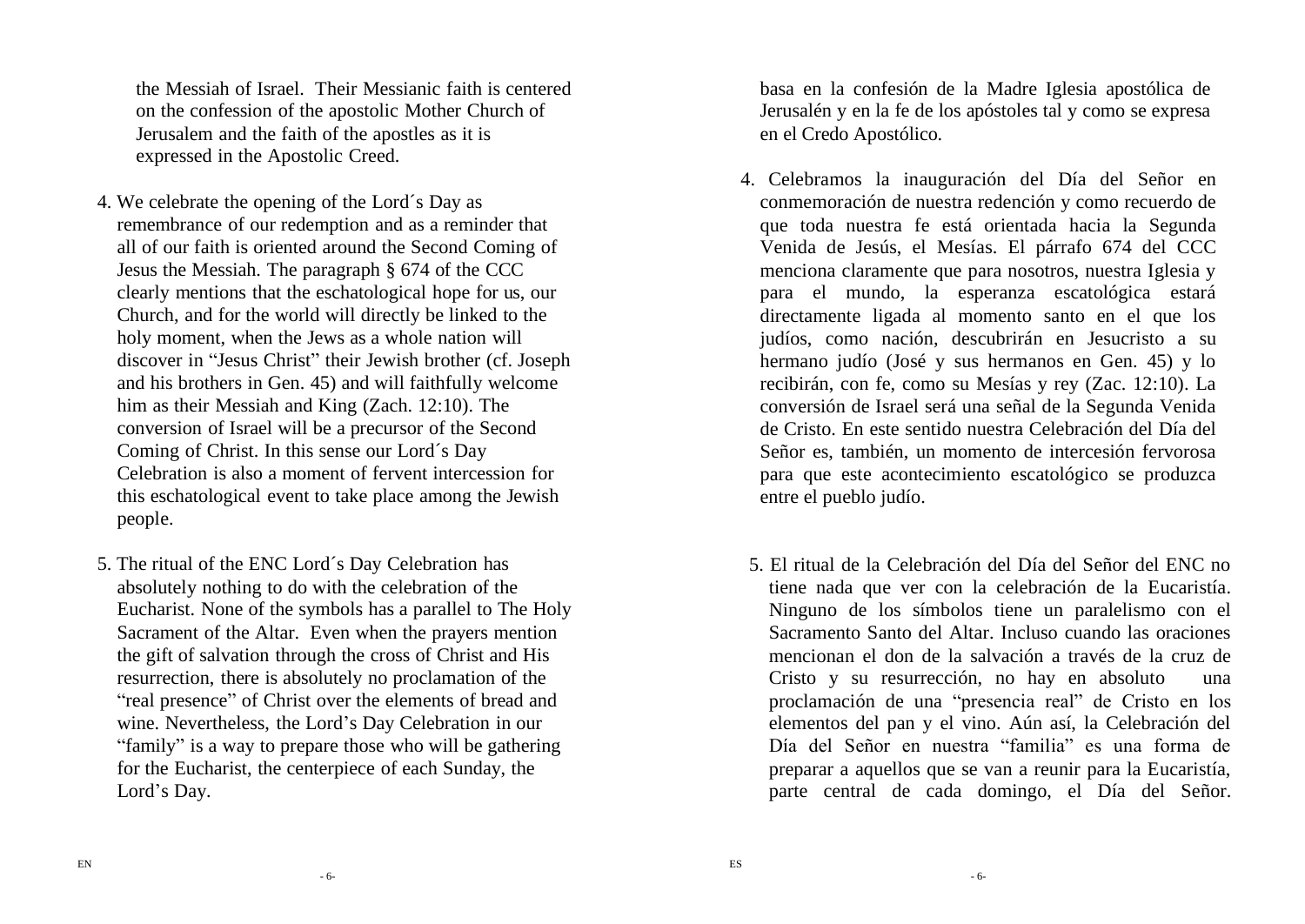- 6. In most cases we use the symbols of the Jewish Shabbat ritual for our own Lord's Day Celebrations.
	- a. Two Shabbat candles represent the Alpha and the Omega, the beginning of God's history with of the universe (Creation) and the fulfilment of human history (Redemption). By lighting the "flame of creation" the Jewish family gives thanks for the gift of creation, while the flame of redemption should strengthen the hope that all the hardships in life will ultimately be turned into the victory and glory for the Kingdom of God (Rom 8, 18-21).
	- b. Two loaves of bread represent God's tender and loving care for the needs of our daily life in a physical world under the conditions of being exiled from a lost paradise. At the same time those two breads (Hebrew: Chalot) turn the Sabbath table into a kind of "picnic" or place to rest during the long journey through "deserts" of daily living as we head to a future home of messianic peace as we remember the double portion of daily Manna on the day before Shabbat (Ex. 16.5).
	- c. The salt is a symbol of the irrevocable covenant between God and His people and a kind of spiritual bridge between every meal in a Jewish home and the former offerings in the time of Tabernacle and the period of the Temple in Jerusalem.
	- d. The Wine is a symbol of our joy over all the good care and grace of God that we have experienced during the previous week in our families and in our communities. Unlike the Christian practice during the Eucharist to first take the bread and after that the
- 6. Casi siempre utilizamos los símbolos del ritual del Shabbat judío para nuestras propias Celebraciones del Día del Señor.
	- a. Dos velas de Shabbat, que representan el Alfa y el Omega, el principio de la historia divina en el universo (Creación) y el cumplimiento de la historia de la humanidad (Redención). Encendiendo la "llama de la creación" la familia judía da gracias por el don de la creación, mientras que la vela de la redención debería fortalecer la esperanza de que todas las dificultades de la vida, al final, se tornarán en gloria por el Reino de Dios (Rom 9, 18-21)
	- b. Dos trozos de pan representan la ternura de Dios y el cuidado amoroso por las necesidades de nuestra vida cotidiana, en un mundo físico con las condiciones de haber sido exiliado de un paraíso perdido. A la vez, esos dos panes (Hebreo: Chalot) transforman la mesa de Sabbath en un tipo de "picnic" o lugar de descanso de la larga travesía del "desierto" de nuestra vida mientras nos encaminamos al hogar futuro de paz mesiánica, recordando así la doble ración del Maná diario recibido el día antes del Shabbat.
	- c. La sal es un símbolo de la alianza irrevocable entre Dios y su pueblo y un tipo de puente espiritual entre las comidas de un hogar judío y las ofrendas pasadas en el tiempo del Tabernáculo y el periodo del Templo de Jerusalén.
	- d. El vino es un símbolo de nuestra alegría por todo el cuidado y toda la gracia de Dios que hemos experimentado durante toda la semana, con nuestras familias y en nuestras comunidades. Aunque la práctica cristiana en la Eucaristía es tomar primero el pan y

- 7-

- 7-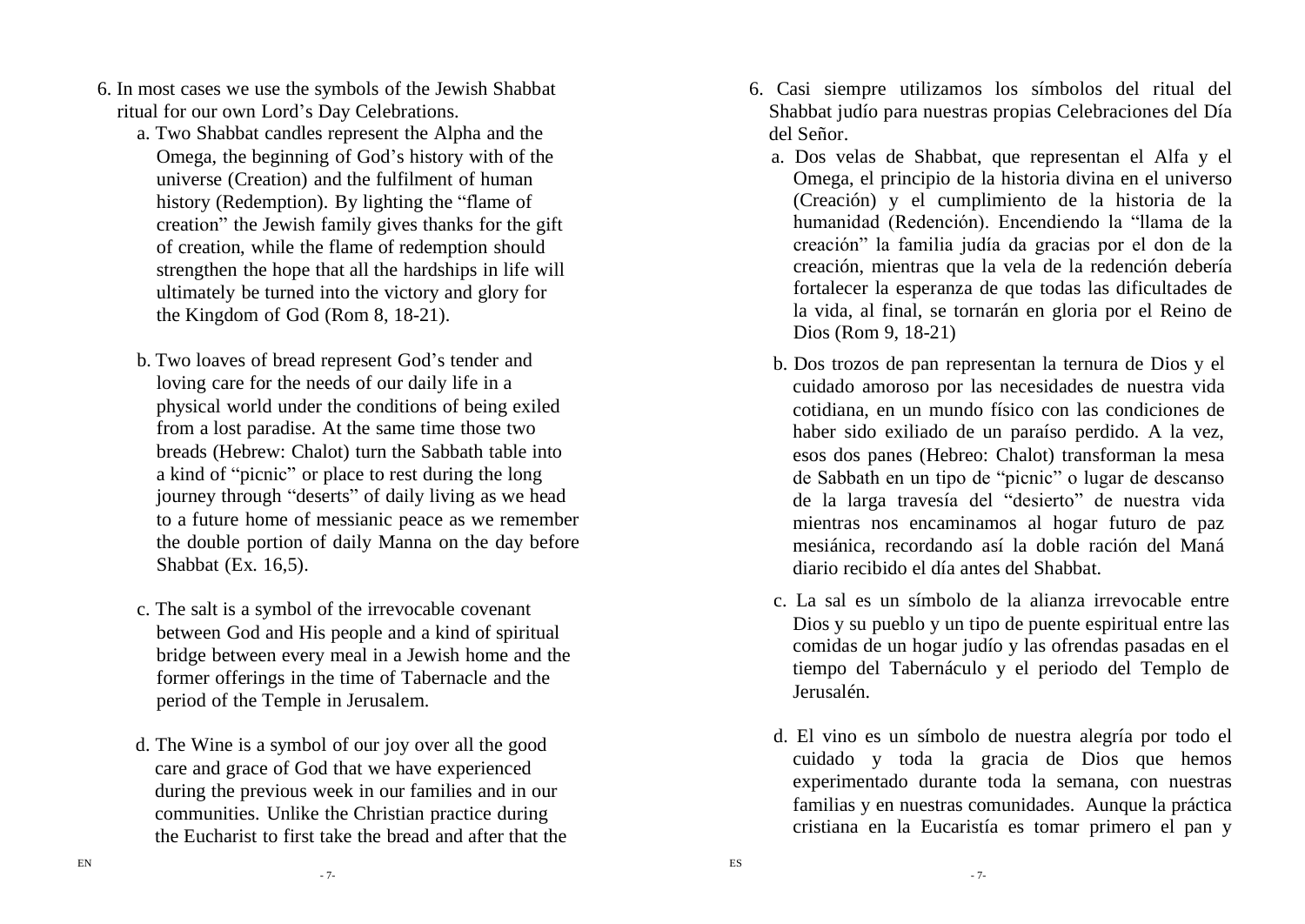cup of wine, during the Shabbat celebration the head of the house first says a blessing over the wine and then over the bread. According to Exodus 20:8-9 there are six days where the daily bread is the symbol of maintenance of life in order to be able to do all our work. On Shabbat there is the primacy of the cup of wine distinguishing this exceptional day of freedom from work, of regeneration, and of joy.

7. By its nature our Lords Day Celebration is a family event. The Jewish people developed a helpful liturgical concept for use within the family. Just as it helped them it could also be for us a good model to introduce our children to central elements of our faith. The content of the prayers we pray, the biblical texts we read and Psalms we sing become more tangible as we perform these symbolic acts.

Let us celebrate together with joy!



después la copa de vino, durante la celebración del Shabbat, la cabeza de la casa bendice primero el vino y luego el pan. Según Ex. 20:8-9, hay seis días donde el pan diario es el símbolo del mantenimiento de la vida para poder llevar a cabo nuestra tarea. En el Shabbat la prioridad está en la copa del vino, diferenciando este día como excepcional, de liberación del trabajo, de regeneración y de gozo.

7. Por su naturaleza, nuestra Celebración del Día del Señor es un acto familiar. El pueblo judío desarrolló un concepto de liturgia muy práctico para hacerse en familia. Así como esto les ayudó a ellos, podría también ser para nosotros un buen modelo para enseñar a nuestros hijos los fundamentos de nuestra fe. El contenido de los rezos que oramos, los textos bíblicos que leemos y los Salmos que cantamos se hacen más reales cuando realizamos estos actos simbólicos.

Celebremos juntos con gozo!

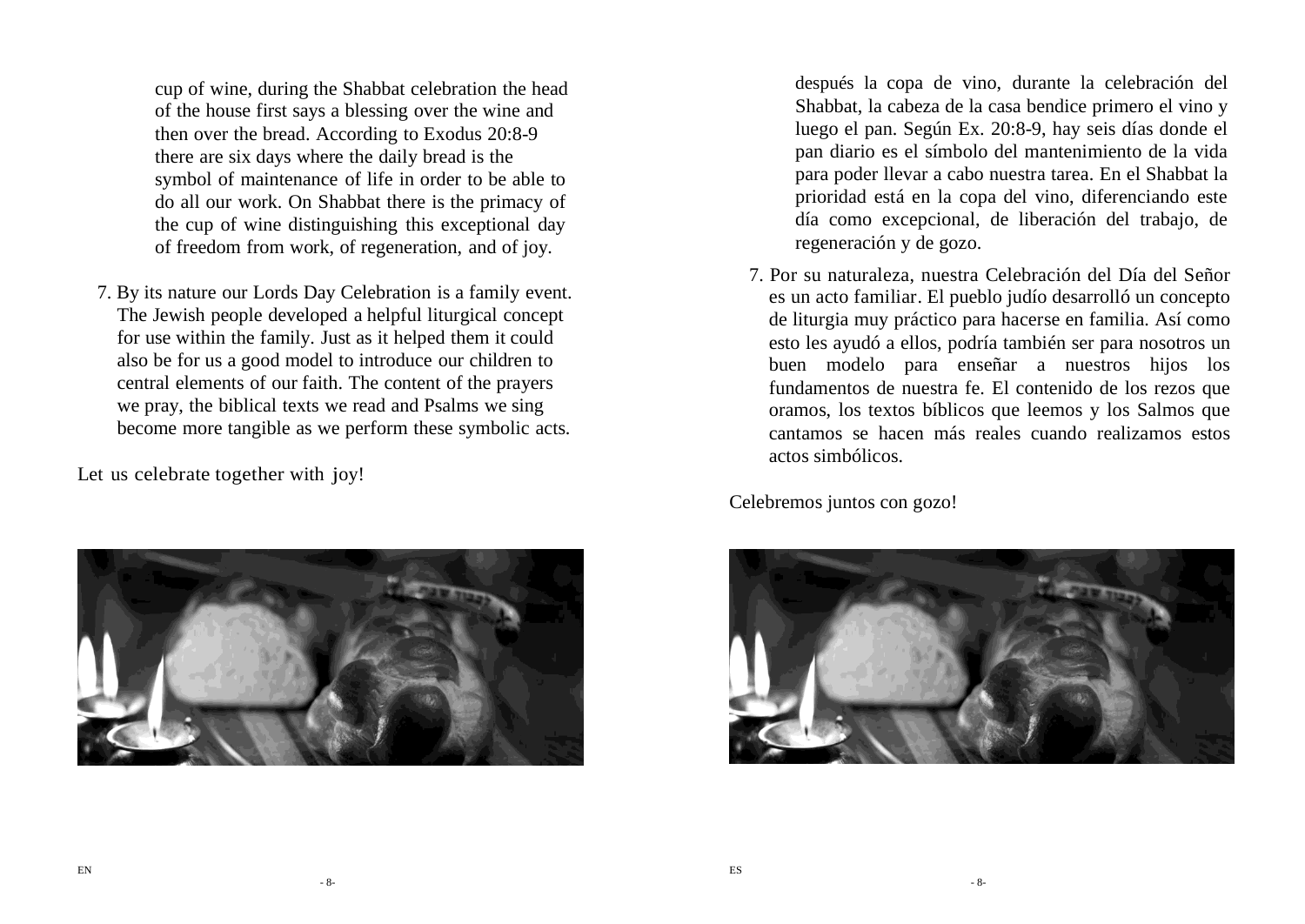# The Lord´s Day Celebration

Sabbath Liturgy



- 9-

# La Celebración del Día del Señor

Liturgia del Sabbath



## European Network of Communities European Network of Communities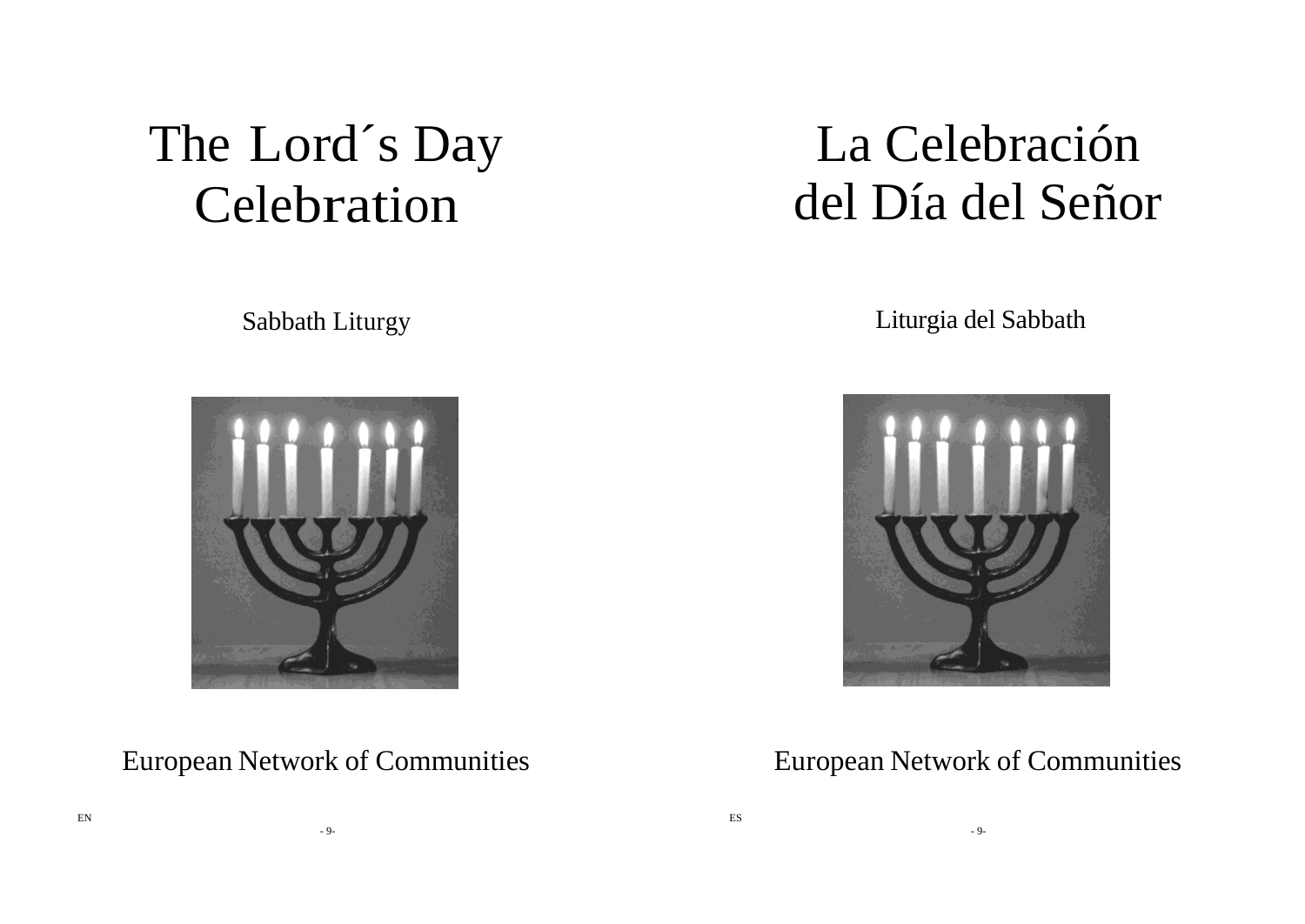The Honouring of the Messiah according to  $John$  1:1-14

- M In the beginning was the Word, and the Word was with God, and the Word was God.
- A Through Him all things were made; and from all that exists, nothing was made without Him.
- M In Him was life, and that life was the light of men.
- A The light shines in the darkness, but the darkness did not take it in.
- M Heavenly Father, Eternal God. Your son is the source of life and the light of the world. We want to light the Sabbath candles to His glory. May Your peace, Your heavenly blessing infuse this celebration. Be gracious to us and let Your Holy Spirit dwell among us in ever increasing fullness.

Merciful Father, continue to safeguard us in Your love. Make us worthy to follow Your Son, the Messiah, to obey His word, to be steadfast in love and faithful in our ministries.

Keep darkness and discouragement far from us and grant that peace, light and joy will dwell in our house.

A For You are the source of life, and in Your light we see the light.

El homenaje al Mesías según Juan 1:1-14

- M Al principio ya existía la Palabra. La Palabra estaba junto a Dios, y la Palabra era Dios.
- A Todo fue hecha por ella y sin ella no se hizo nada de cuando llegó a existir.
- M En ella estaba la vida y la vida era luz de los hombres.
- A La luz resplandece en las tinieblas, y las tinieblas no las sofocaron.
- M Padre celestial, Dios eterno. Tu hijo es la fuente de la vida y la luz del mundo. Queremos iluminar las velas del Sabbath con Su gloria. Que tu paz, tu bendición celestial inunde esta celebración. Que tu gracia esté con nosotros y que tu Espíritu Santo more entre nosotros y nos colme.

Padre misericordioso, sigue protegiéndonos con tu amor. Haznos dignos de seguir a tu Hijo, el Mesías, de obedecer su Palabra, de ser firmes en amor y fieles a nuestros ministerios. Aleja la oscuridad y el desánimo de nosotros y danos esa paz, luz y alegría para que more en nuestro hogar.

A Porque Tú eres la Fuente de la vida y en tu Luz vemos la luz.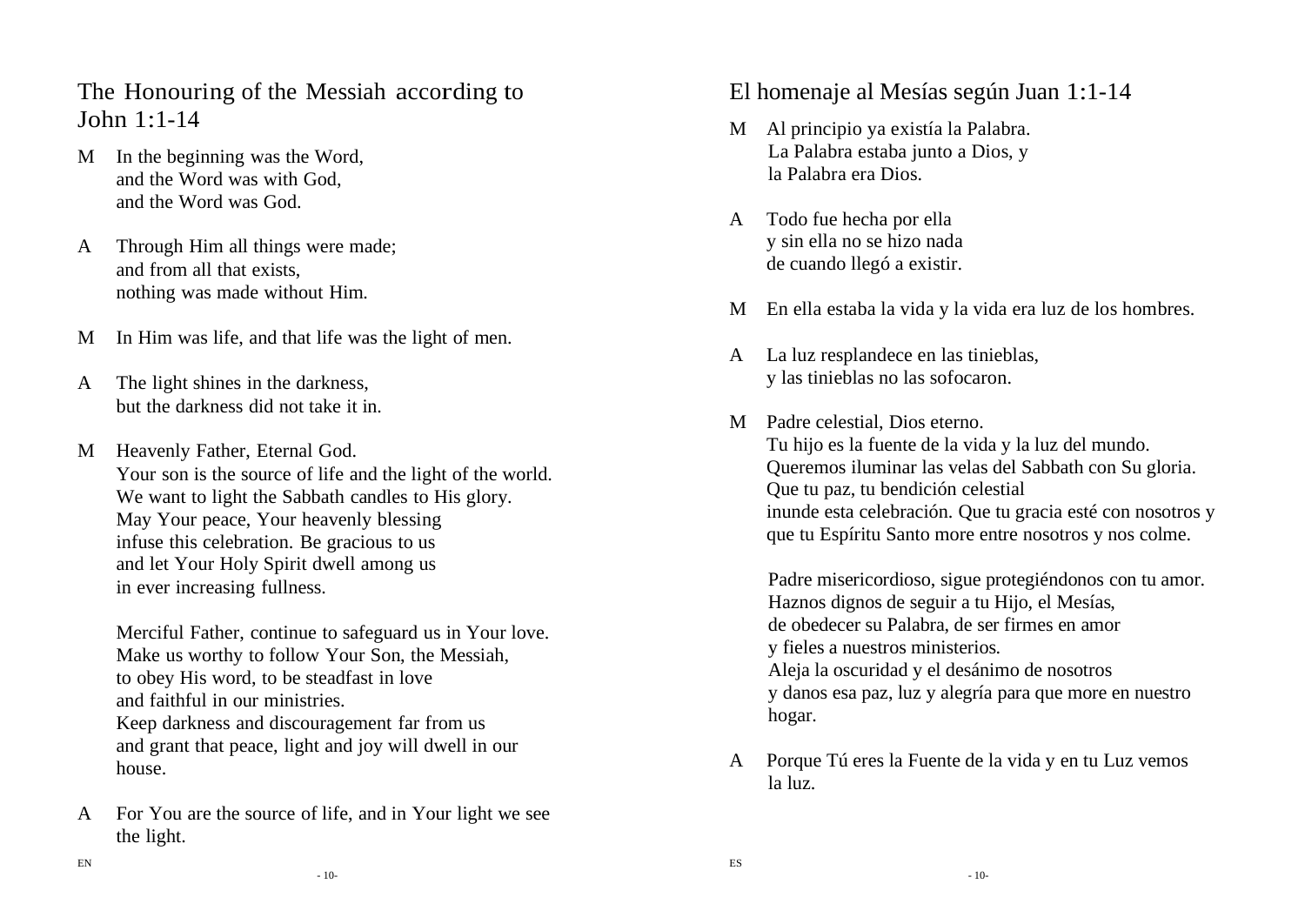## The Lighting of the Sabbath Candles

The mother of the house lights the Sabbath candles and prays with hands held over them in blessing.

M Blessed are You, Lord our God! On the first day of creation You created the light. And on the seventh day of creation You rested from all Your work.

You also commanded Your people Israel

to rest from all their work on the seventh day.

In identification with Your people Israel we also take this day of rest.

On this day we recall Your Son,

Whom You sent in order to begin the New Creation through Him.

Blessed are You, Lord, our God, King of the Universe, Who has consecrated us through Your commandments and commanded us to light the candles for the Sabbath.

A Blessed are You forever, Lord, our God!

At this point Psalms 95 to 99 and Psalm 29 can be prayed. Afterwards in the Jewish Sabbath ceremony the song of praise "Queen Sabbath" is sung.

#### The Welcoming and Consecration of the Sabbath.

F Brothers and Sisters: This is the Sabbath of the Lord, our God.

A Let us welcome this day in joy and peace.

#### El encendido de las velas del Sabbath.

La madre de la casa enciende las velas del Sabbath y reza con las manos alzadas sobre ellos, en alabanza.

M **¡Bendito seas, Señor Dios nuestro!** El primer día de la creación Tú hiciste la luz. Y en el séptimo día de la creación descansaste de todo tu trabajo. También diste el mandamiento a tu pueblo Israel para que descansara de todo trabajo el séptimo día.

Como tu pueblo Israel nosotros también tomamos este día de descanso.

En este día recordamos a Tu Hijo,

al que Tú enviaste para comenzar la Nueva Creación a través de Él.

Bendito seas, Señor Dios nuestro, Rey del Universo, que nos has consagrado a través de tus mandamientos y nos mandas encender las velas para el Sabbath.

A ¡Bendito eres Tú para siempre, Señor, Dios nuestro!

En este momento se pueden rezar los salmos del 95 al 99 y el salmo 29. Después en la ceremonia judía del Sabbath se canta la canción de alabanza "Queen Sabbath".

Bienvenida y Consagración del Sabbath.

F Hermanos y hermanas: Este es el Sabbath de nuestro Señor, Dios nuestro.

A Recibamos este día con alegría y paz.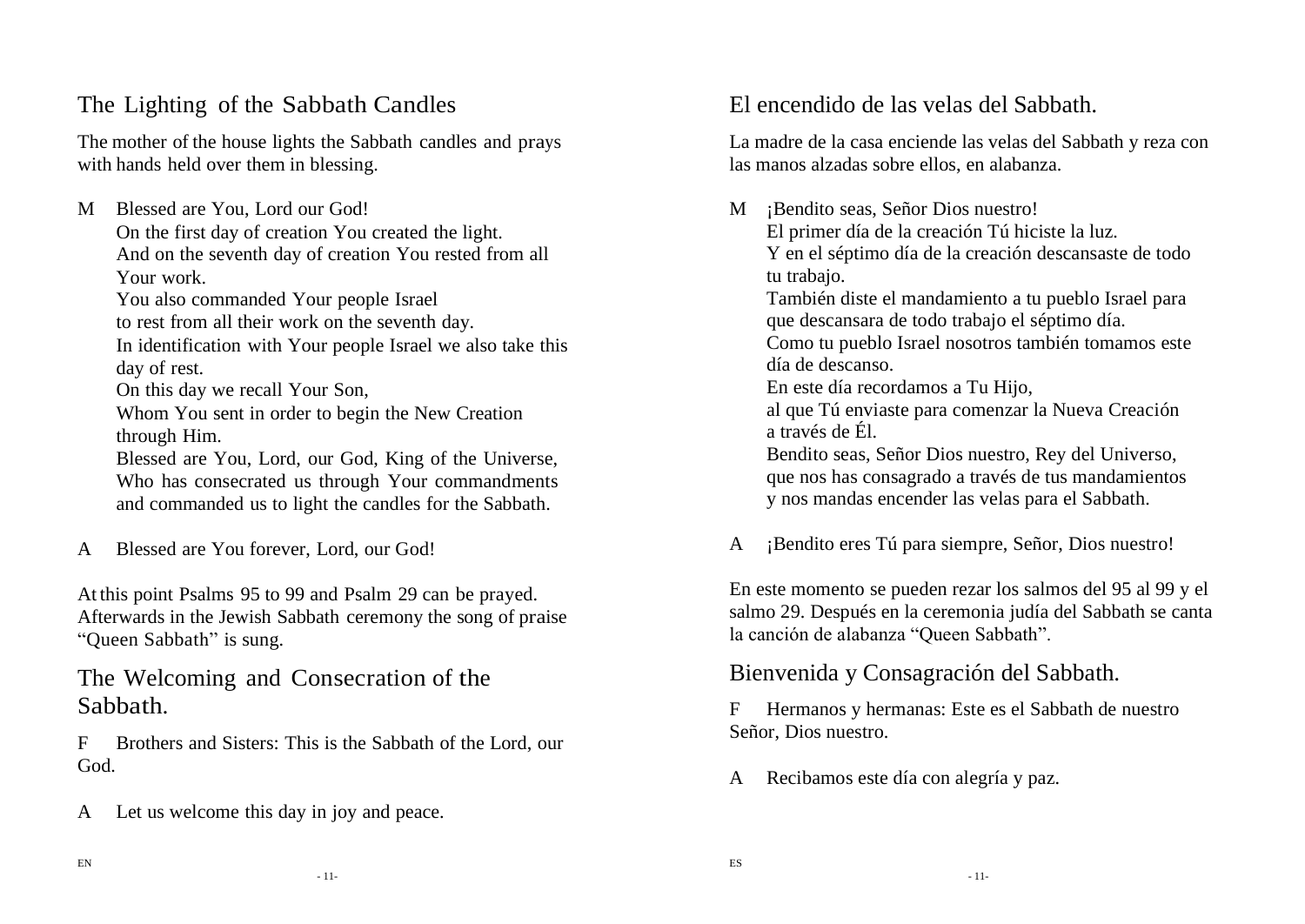- F Today we leave the concerns of the week behind us in order to glorify our Lord and Messiah Jesus. We rest from our work to worship God and to contemplate the eternal life to which He has called us.
- A The Lord Himself is with us, in order to revive us and to strengthen us.
- F Let us welcome the Lord into our midst and give Him glory.
- A We want to trust in the Lord and count on His redeeming grace.
- F Let us receive His light and rejoice in His presence.
- A The Lord is our light and our salvation.
- F Let us live according to His commandments and walk in His ways.
- A His word is a lamp onto our feet and a light onto our path.
- F Let us exult in the Lord and praise Him, for His goodness to us is everlasting.
- A We rejoiced when they said: Let us go up to the House of the Lord.
- F Let us pray: Holy Spirit, we welcome your presence at this celebration. Deepen in us our devotion to the Father. Lift up in us Jesus, the Son of God and the Messiah of
- F Hoy dejamos atrás las preocupaciones de la semana para glorificar a nuestro Dios y Jesús el Mesías. Descansamos de nuestro trabajo para adorar a Dios y contemplar la vida eterna a la que Él nos ha llamado.
- A El Señor mismo está con nosotros para restablecernos y fortalecernos.
- F Demos al Señor la bienvenida en medio de nosotros y démosle gloria.
- A Queremos confiar en el Señor y apoyarnos en su Gracia redentora.
- F Recibamos su luz y regocijémonos en su presencia.
- A El Señor es nuestra luz y nuestra salvación.
- F Vivamos según sus mandamientos y caminemos según sus caminos.
- A Su palabra es una lámpara en nuestros pasos y una luz en nuestro camino.
- F Exultémonos en el Señor y adorémosle, porque su bondad hacia nosotros nunca se acaba.
- A Regocijémonos cuando digan: Vamos a la casa del Señor.
- F Oremos: Santo Espíritu, acogemos tu presencia en esta celebración. Haznos profundizar en nuestra devoción al Padre. Levántanos con Jesús, el Hijo de Dios y el Mesías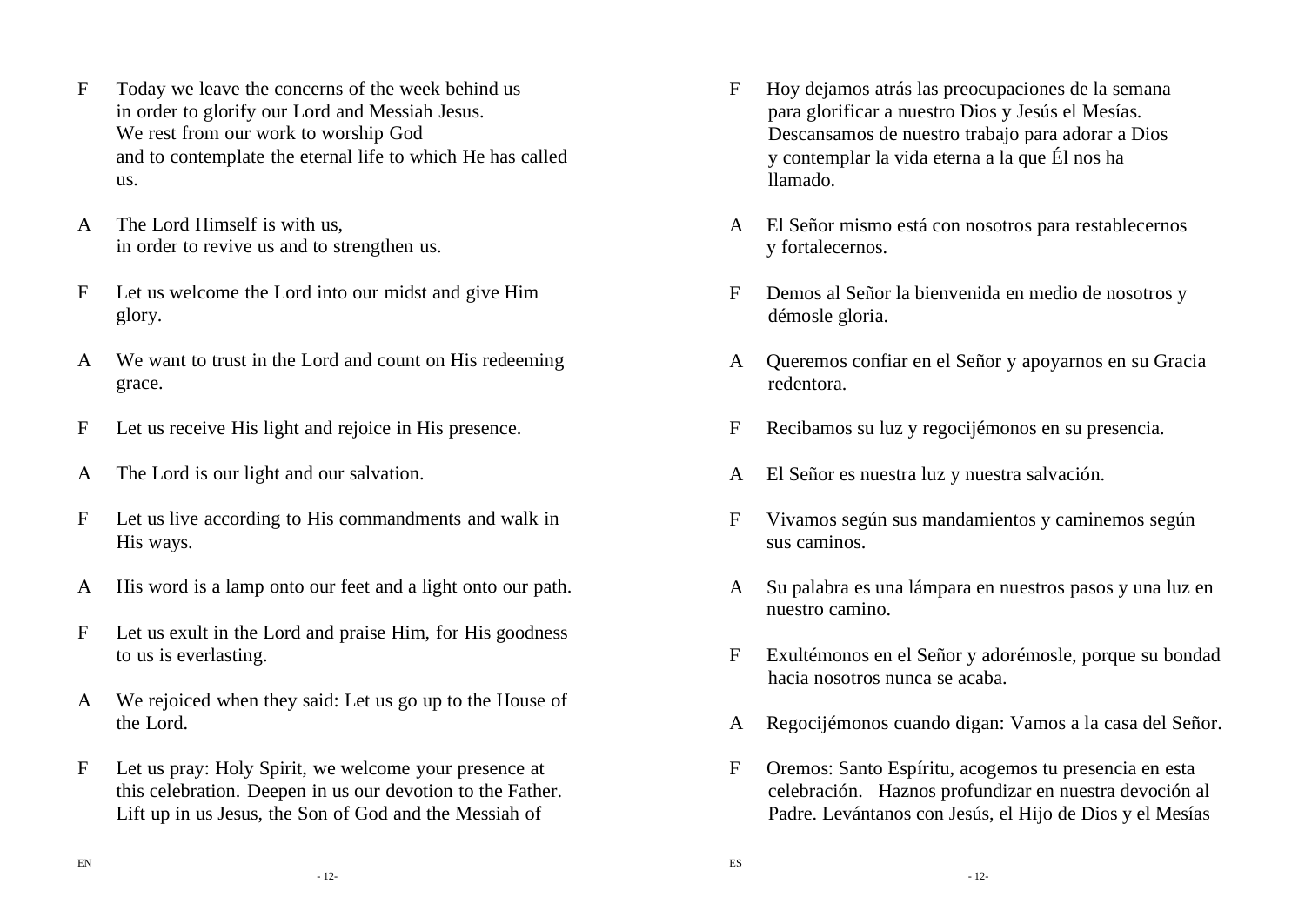Israel. Strengthen our zeal for the kingdom and grant us to live as obedient servants all the days of our life.

At this point there could be a time of praise and personal thanksgiving.

## The Sign of Peace

F At this hour the peace of God comes upon us and turns the hearts of brother to brother, sister to sister, parents to their children and children to their parents. This is the hour of reconciliation and entering into the peace of the Lord, when the Lord fills us with a new love for one another and inspires us with a greater dedication to one another.

We greet each other with the words: "Shabbat shalom" –or-"Peace be with You"

## The Blessing of the Wine

- F Those who keep the Sabbath as a day of joy should also rejoice in the kingdom. They should be filled with the riches of Your house, as they recognize that You have consecrated this day in memory of the work of creation and the gift of redemption.
- A Blessed are You, Lord our God, King of Creation.

The father of the house raises the chalice.

F Let us praise God with this sign of joy and thank Him for the blessings of the past week: de Israel. Fortalece nuestro celo por el reino y ayúdanos a vivir como siervos obedientes cada día de nuestra vida.

Este momento podría ser un tiempo de adoración y acción de gracias personal.

## El Signo de la Paz.

F En esta hora la paz de Dios cae sobre nosotros y lleva los corazones de hermano a hermano, de hermana a hermana, de padres a sus hijos y de los hijos a sus padres. Esta es la hora de la reconciliación y de entrar en la paz del Señor, es cuando el Señor nos llena con un nuevo amor de unos para con otros y nos inspira hacia una mayor entrega de unos a otros.

Nos saludamos con las palabras: "Shabbat Shalom" o "La paz contigo".

## La Bendición del Vino.

- F Aquellos que guardan el Sabbath como un día de alegría, se gozarán también en el reino. Se llenarán con las riquezas de Tu casa y verán que Tú has consagrado este día en memoria de la creación y el don de la redención.
- A Bendito seas, Señor nuestro Dios, Rey de la Creación.

El padre de la casa levanta el cáliz (o la copa)

F Adoremos a Dios con este signo de gozo y demos gracias por las bendiciones de la semana:

- 13-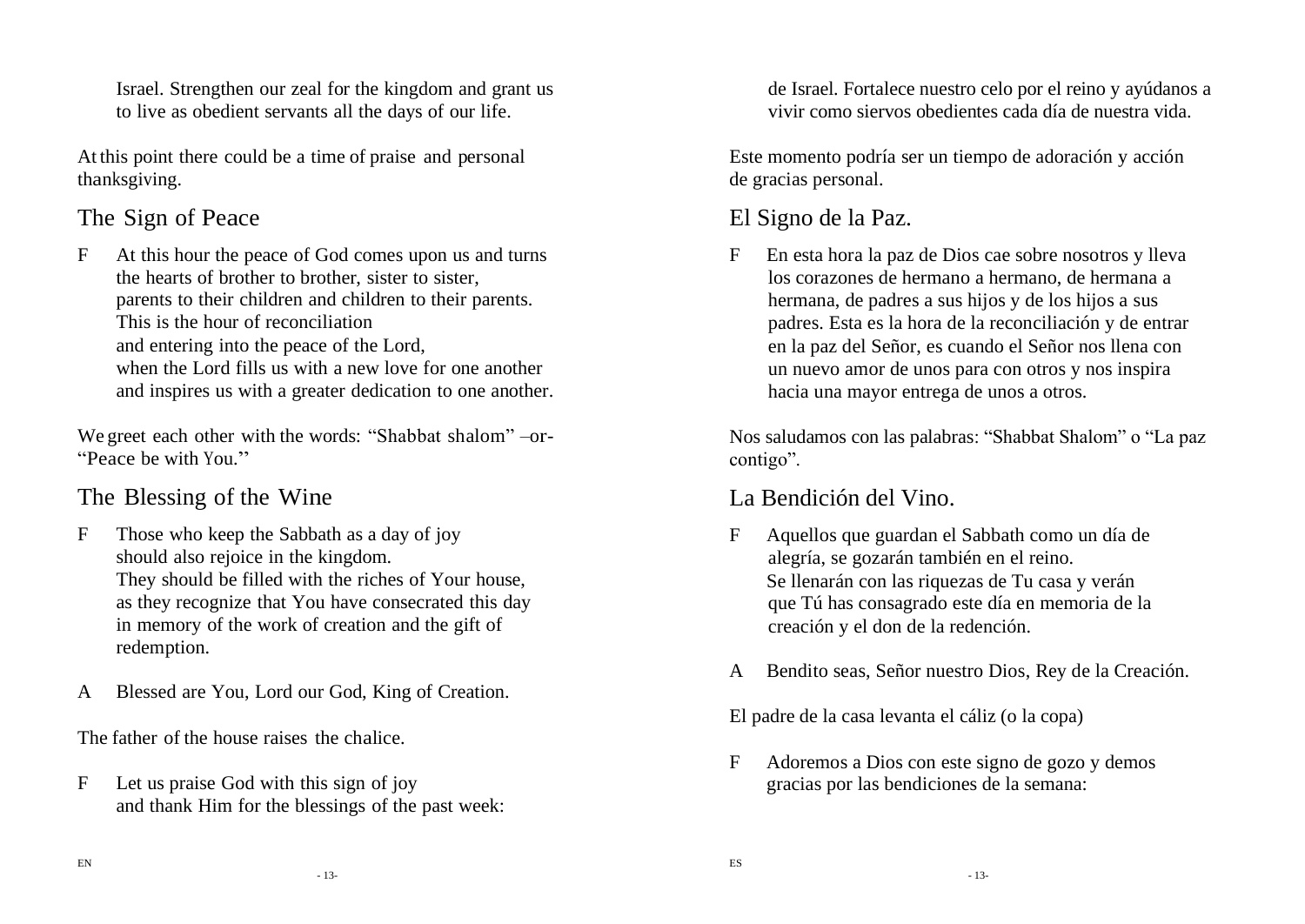for health, strength and wisdom, for our life together in our families, in our communities, for our personal growth by temptations and trials, and for the joy which we have received through our work.

The participants may also give thanks in their own words.

F God, You have honoured us by the blessing of our labour and in Your goodness You have consecrated us by the blessing of rest when You gave us the commandment: "Six days shall You toil and do all Your work. But the seventh day is a Sabbath for the Lord, Your God<sup>"</sup>

Blessed are You, Lord our God, King of Creation, Who has created the fruit of the vine.

A Blessed are You forever, Lord our God.

The chalice is now passed around for the people to drink from.

- F Let us especially thank God today for the salvation which we have received through Jesus, the Messiah. He once came as man into the world in order to free us from sin and the power of death. When he returns in glory he will overcome all injustice and will establish the reign of God on earth forever. Heavenly Father, through Your Son Jesus You have made us Your children.
- A We now live with Him through the Holy Spirit and rejoice in the day when we dwell with Him in Your eternal kingdom.
- F Blessed are You, Lord our God, for the rest

por salud, fortaleza y sabiduría, por nuestra vida en común como familia, en nuestras comunidades, por nuestro crecimiento personal en medio de las tentaciones y las pruebas, y por la alegría que hemos recibido por nuestro trabajo.

Los participantes también dan gracias con sus propias palabras.

- F Dios, nos has honrado con la bendición de nuestro trabajo y en Tu bondad nos has consagrado mediante la bendición del descanso cuando nos diste este mandamiento: "En seis días te fatigarás y harás todo tu trabajo. Pero el séptimo día es un Sabbath para el Señor, tu Dios." Bendito seas, Señor Dios nuestro, Rey de la Creación, que has creado el fruto de la viña.
- A Bendito seas por siempre, Señor Dios nuestro.

El cáliz se pasa a los presentes para que beban de él.

- F Demos gracias a Dios, en especial por la salvación que hemos recibido a través de Jesús, el Mesías. Él vino al mundo como hombre para liberarnos del pecado y del poder de la muerte. Cuando él vuelva en su gloria superará toda injusticia y establecerá el reino de Dios en la tierra para siempre. Dios celestial, a través de Tu Hijo Jesús, nos has hecho Tus hijos.
- A Vivamos ahora con Él mediante el Espíritu Santo y gocémonos en el día en el que moraremos con Él en Tu reino eterno.
- F Bendito seas, Señor Dios nuestro, por el descanso

ES

EN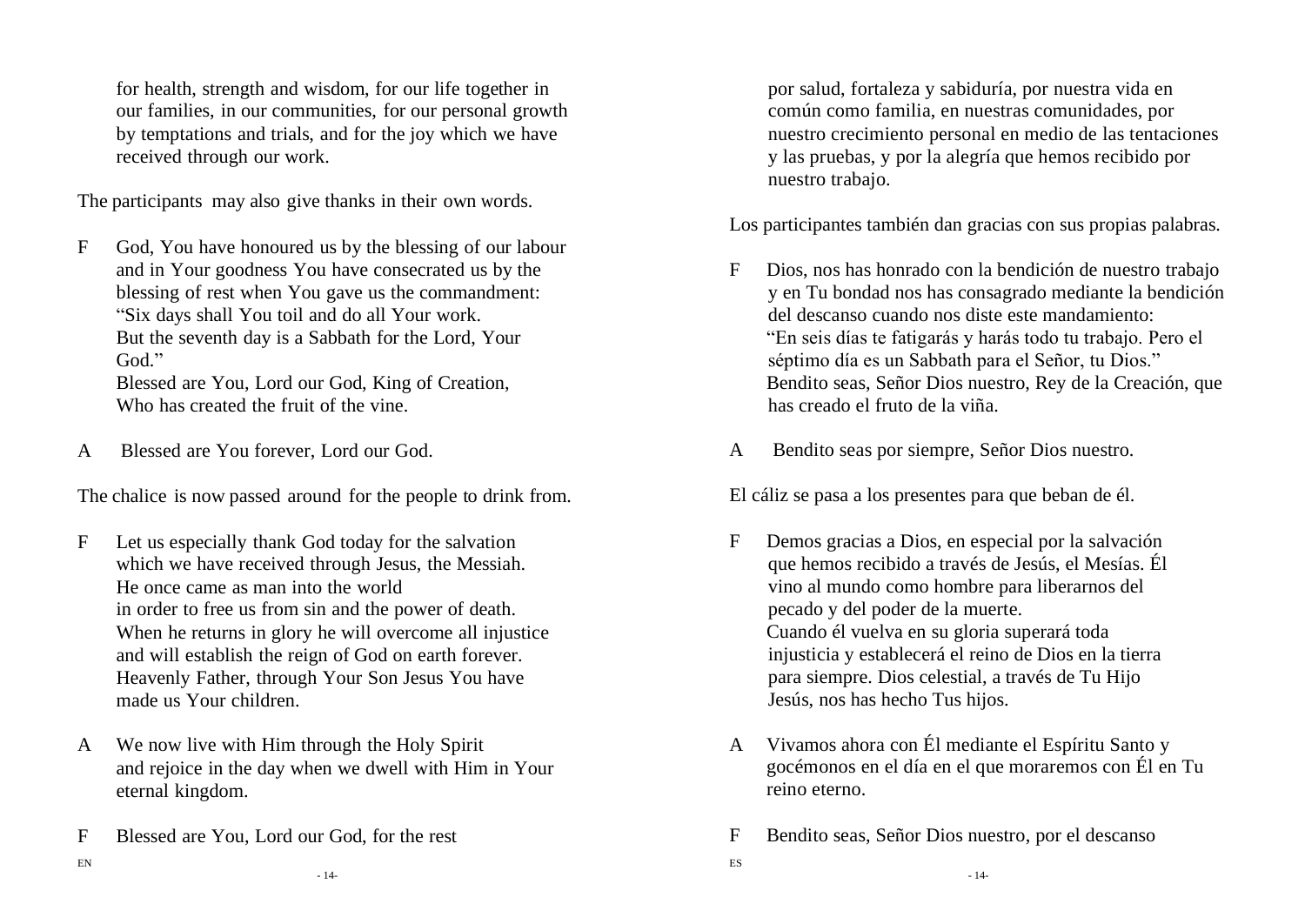which You have given us in Your Son Jesus.

We thank You for this day on which You remind us of His deed for our redemption. We thank You for the new Creation which has begun in us through Him. Look graciously upon Your servants and show us Your glory.

Blessed are you Lord our God, for You have poured out Your grace upon Your people.

A Blessed are You forever, Lord our God.

The chalice is passed around again. In the meantime the father of the house sprinkles salt on the two loaves of Sabbath bread, raises them and speaks …

#### The Blessing of the Bread

- F All eyes are waiting upon You and You give them nourishment at the proper time.
- A You open Your hand and fulfil the yearnings of all living creatures.
- F Blessed are You, Lord our God, King of Creation for the gift of bread.

Through Your loving providence we have received this bread, which has become a sign of unity and love among brothers and sisters.

Just as one loaf of bread comes from numerous grains, so will we become one body,

when we share our lives with one another in the grace of the Holy Spirit.

Blessed are You, Lord our God, King of Creation, Who makes the earth bring forth its bread for us.

que nos has dado mediante Tu Hijo Jesús.

Te damos gracias por este día en el que nos recuerdas Su sacrificio para nuestra redención. Te damos gracias por la nueva creación que ha empezado en nosotros a través de Él. Mira bondadosamente sobre tus siervos y muéstranos Tu gloria.

Bendito seas Señor, Dios nuestro, porque has derramado Tu gracia sobre Tu pueblo.

A Bendito seas por siempre, Señor Dios nuestro.

Se vuelve a pasar cáliz. Mientras tanto el padre de la casa echa sal en dos trozos de pan de Sabbath, los levanta y dice…

#### La Bendición del Pan

- F Todos los ojos están puestos en Ti y Tú les das el alimento en el momento justo.
- A Abres Tu mano y llenas los anhelos de todas las criaturas vivientes.
- F Bendito seas, Señor Dios nuestro, Rey de la creación por el regalo del pan.

A través de Tu amorosa providencia hemos recibido este pan, que se ha convertido en signo de unidad y amor entre hermanos y hermanas.

Así como un trozo de pan viene de innumerables granos, así nos convertimos en un solo cuerpo,

cuando compartimos nuestras vidas los unos con los otros en la gracia del Espíritu Santo.

Bendito seas, Señor Dios nuestro, Rey de la Creación, que haces que la tierra produzca el pan para nosotros.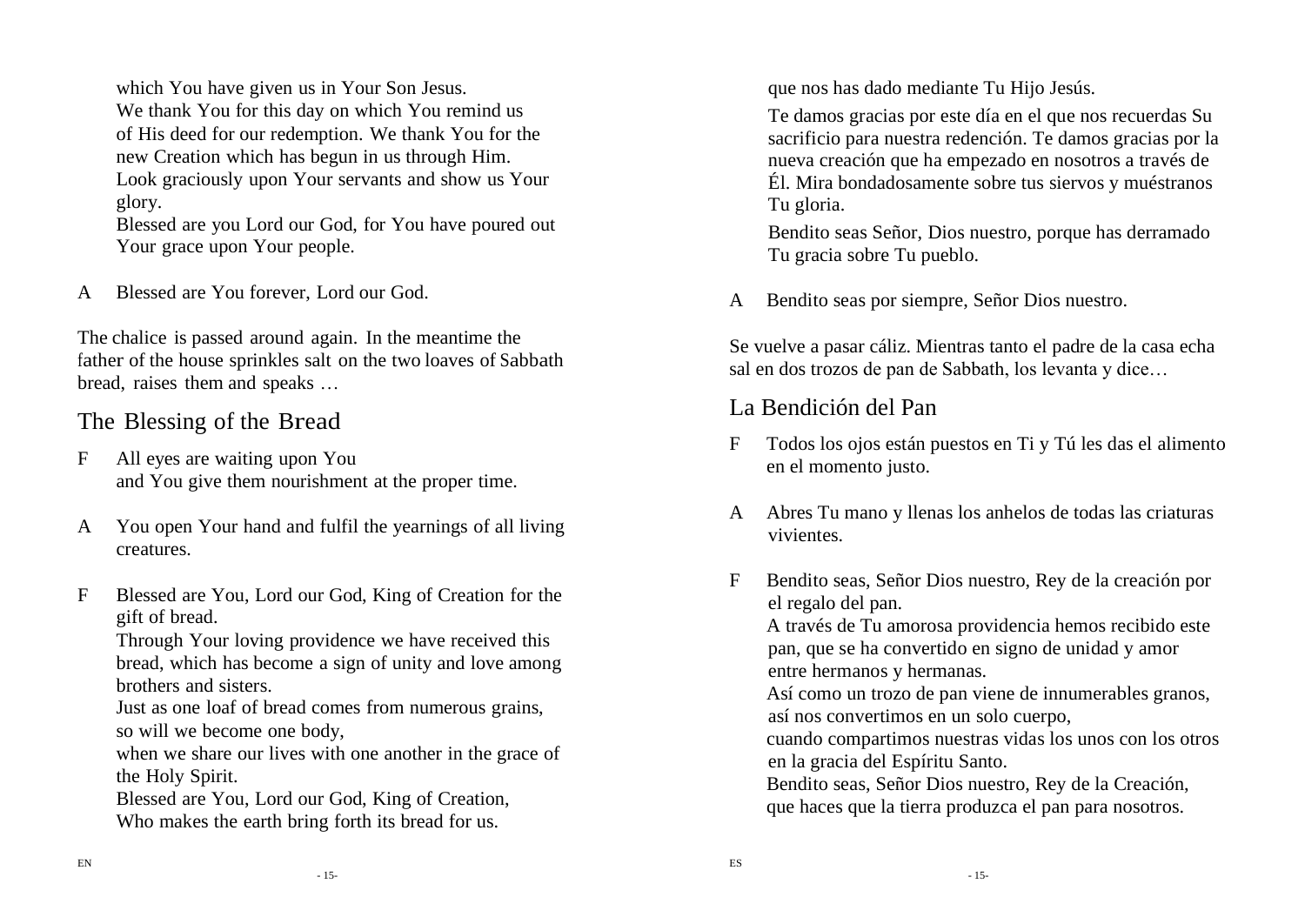A Blessed are You forever, Lord our God.

The Meal

#### The Final Blessing

After the meal a chalice is again filled with wine.

- F Let us praise the Lord.
- A Blessed be the name of the Lord, now and for eternity.
- F Let us praise God, for we have a share in His abundance.
- A Blessed be our God, for we have a share in His abundance and we live from His goodness.
- F Blessed are You, Lord our God, King of Heaven and Earth! You nourish everything which lives through your unchanging love and mercy. Through Your kindness we have never lacked nourishment. Through Your goodness may we never miss any of the necessities of life. Blessed are you, Lord our God, Who sustains all of Your creatures.
- A Blessed be Your Name forever.
- F Blessed are You, Lord our God! Through Your great mercy You have given birth to us anew as a living hope through the resurrection of Jesus from the dead.

A Bendito seas por siempre, Señor Dios nuestro.

## La Comida

#### La Bendición Final.

Después de la comida un cáliz se rellena de nuevo con vino.

- F Oremos al Señor.
- A Bendito sea el nombre del Señor ahora y por siempre.

F Adoremos al Señor porque hemos participado de Su abundancia.

- A Bendito seas Dios nuestro porque hemos participado de Su abundancia y vivimos de Su bondad.
- F ¡Bendito seas Señor Dios nuestro, Rey del cielo y de la tierra! Alimentas todo ser viviente mediante tu amor inmutable y gracia. Por tu amabilidad nunca nos faltó el alimento. Por tu bondad no tendremos nunca ninguna de las necesidades de la vida. Bendito seas, Señor Dios nuestro, que sostienes todas Tus criaturas.
- A Bendito sea tu Nombre por siempre.
- F ¡Bendito seas, Señor Dios nuestro! Por tu gran misericordia nos has traído nuevos al mundo como una esperanza viva mediante la resurrección de Jesús de entre los muertos.

- 16-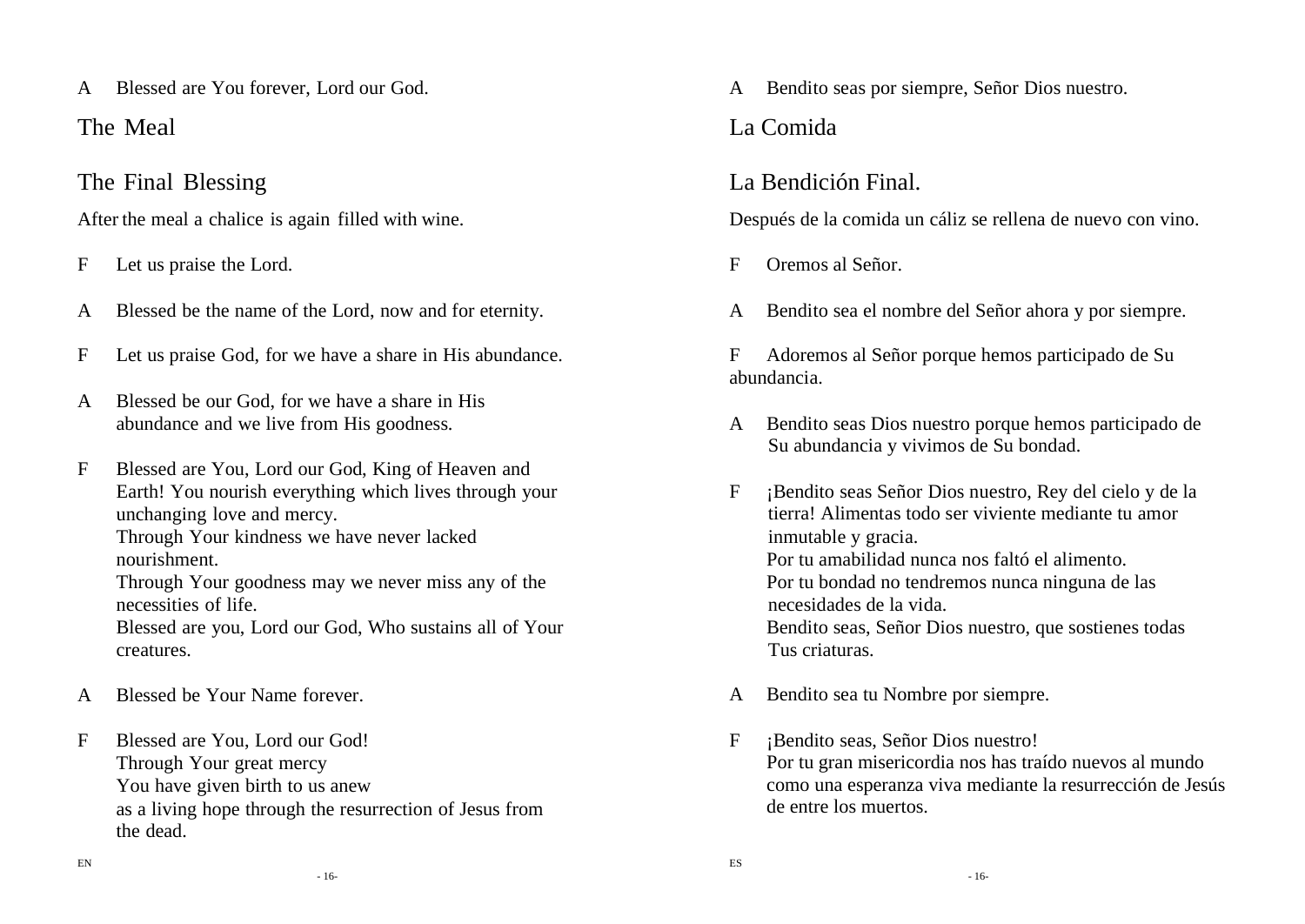You have given us an imperishable and unfailing inheritance. Blessed are You, merciful God. You have given us a new life in Your Son, the Messiah.

- A Blessed be Your Name forever.
- F Blessed are You, Lord our God, for Your mercy on Your people, who have been called by Your Name and in whom Your Spirit dwells. May Your blessing be on Your children, to whom You have given Your Son.
- A Blessed be Your Name forever.
- F Unify the Body of the Messiah in accordance with Jesus' prayer before His death. Bring all parts of His torn Body together, so that out of Jews and Gentiles the New Man may come into being.

Let us contribute to this growing reconciliation.

Let us as a family of communities become a visible sign of this unity ourselves.

- A Blessed be Your Name forever.
- F Awaken Your whole people in the power of Your Spirit, that You may have pleasure in us and we may be prepared for the Second Coming of Your Son. Blessed are You, Lord our God, Ruler of Heaven and Earth!

For You rule, sustain and multiply Your people up to the present day.

Nos has dado una herencia incorruptible e inagotable.

Bendito seas, Dios misericordioso. Nos has dado nueva vida en Tu Hijo, el Mesías.

- A Bendito sea Tu Nombre para siempre.
- F Bendito seas, Señor Dios nuestro, por Tu misericordia hacia tu pueblo, que ha invocado tu nombre y en quien Tu Espíritu mora. Que tu bendición caiga sobre tus hijos, a quienes les has dado a Tu Hijo.
- A Bendito sea Tu Nombre para siempre.
- F Une el Cuerpo del Mesías, según la oración de Jesús antes de Su muerte. Reúne todas las partes de Su cuerpo desgarrado, de manera que de judíos y gentiles el Hombre Nuevo pueda existir. Contribuyamos al crecimiento de esta reconciliación. Seamos nosotros mismos, como una familia de comunidades, signo visible de esta unidad.
- A Bendito sea Tu Nombre para siempre.

ES

F Despierta a todo tu pueblo por el poder de Tu Espíritu, gózate en nosotros y podremos estar preparados para la Segunda Venida de Tu Hijo. ¡Bendito seas Dios nuestro, soberano del cielo y de la tierra!

Por tu reinado, sostén y multiplica a tu pueblo hasta el final de sus días.

- 17-